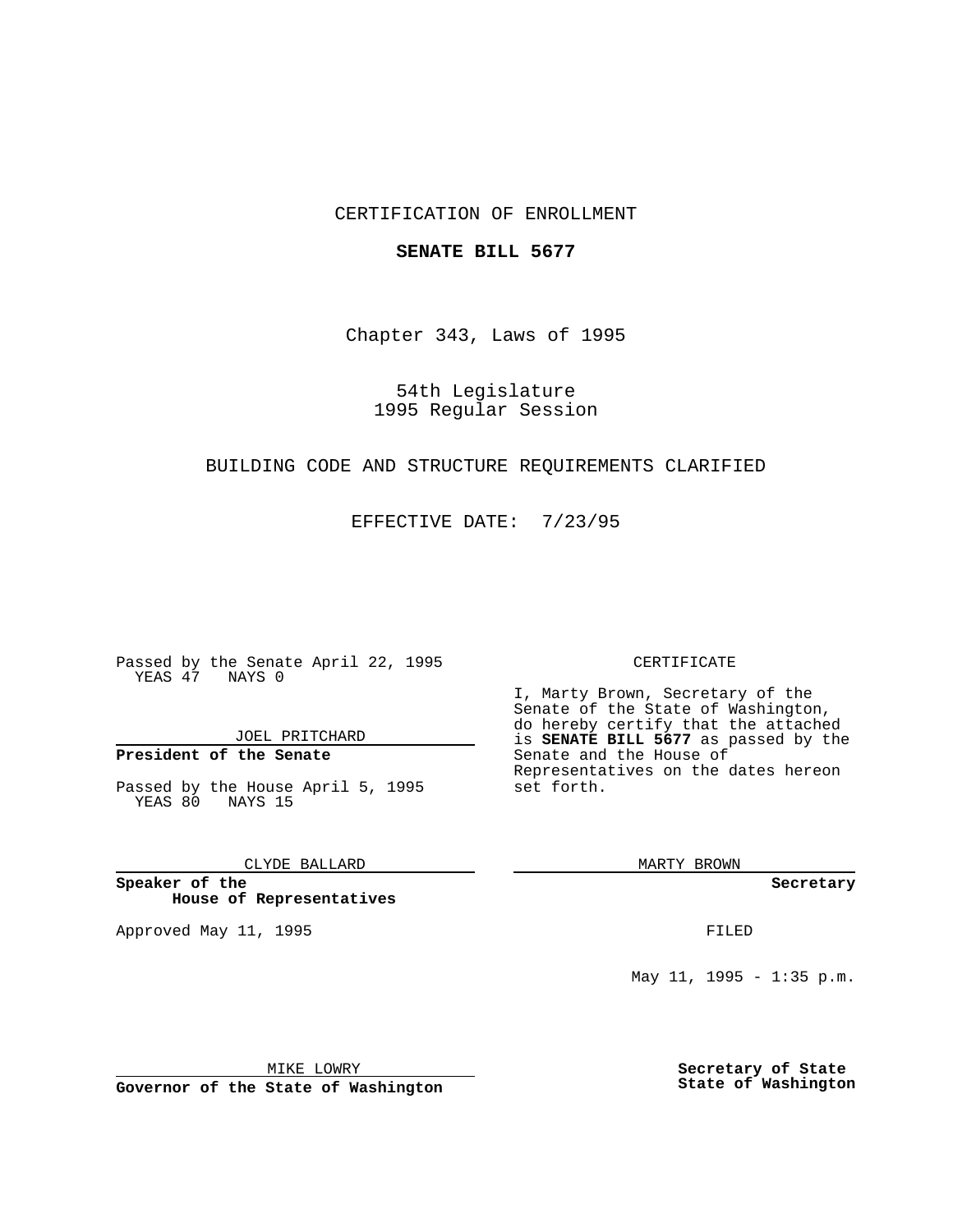# **SENATE BILL 5677** \_\_\_\_\_\_\_\_\_\_\_\_\_\_\_\_\_\_\_\_\_\_\_\_\_\_\_\_\_\_\_\_\_\_\_\_\_\_\_\_\_\_\_\_\_\_\_

\_\_\_\_\_\_\_\_\_\_\_\_\_\_\_\_\_\_\_\_\_\_\_\_\_\_\_\_\_\_\_\_\_\_\_\_\_\_\_\_\_\_\_\_\_\_\_

### AS AMENDED BY THE HOUSE

Passed Legislature - 1995 Regular Session

#### **State of Washington 54th Legislature 1995 Regular Session**

**By** Senators Roach, Haugen and Winsley; by request of Department of Community, Trade, and Economic Development

Read first time 01/31/95. Referred to Committee on Government Operations.

 AN ACT Relating to clarification of building code and structure requirements; amending RCW 19.27A.080, 70.92.110, 70.92.120, 70.92.130, 70.92.150, and 70.92.160; reenacting and amending RCW 19.27.031; and repealing RCW 70.89.005, 70.89.010, 70.89.021, 70.89.031, 70.89.040, 70.89.050, 70.89.060, 70.89.070, 70.89.900, and 70.89.910.

6 BE IT ENACTED BY THE LEGISLATURE OF THE STATE OF WASHINGTON:

7 **Sec. 1.** RCW 19.27.031 and 1989 c 348 s 9 and 1989 c 266 s 1 are 8 each reenacted and amended to read as follows:

 Except as otherwise provided in this chapter, there shall be in effect in all counties and cities the state building code which shall consist of the following codes which are hereby adopted by reference: (1) Uniform Building Code and Uniform Building Code Standards, 13 published by the International Conference of Building Officials;

14 (2) Uniform Mechanical Code, including Chapter ((22)) 13, Fuel Gas 15 Piping, Appendix B, published by the International Conference of 16 Building Officials;

17 (3) The Uniform Fire Code and Uniform Fire Code Standards, 18 published by the International ((Conference of Building Officials and 19 the Western Fire Chiefs Association)) Fire Code Institute: PROVIDED,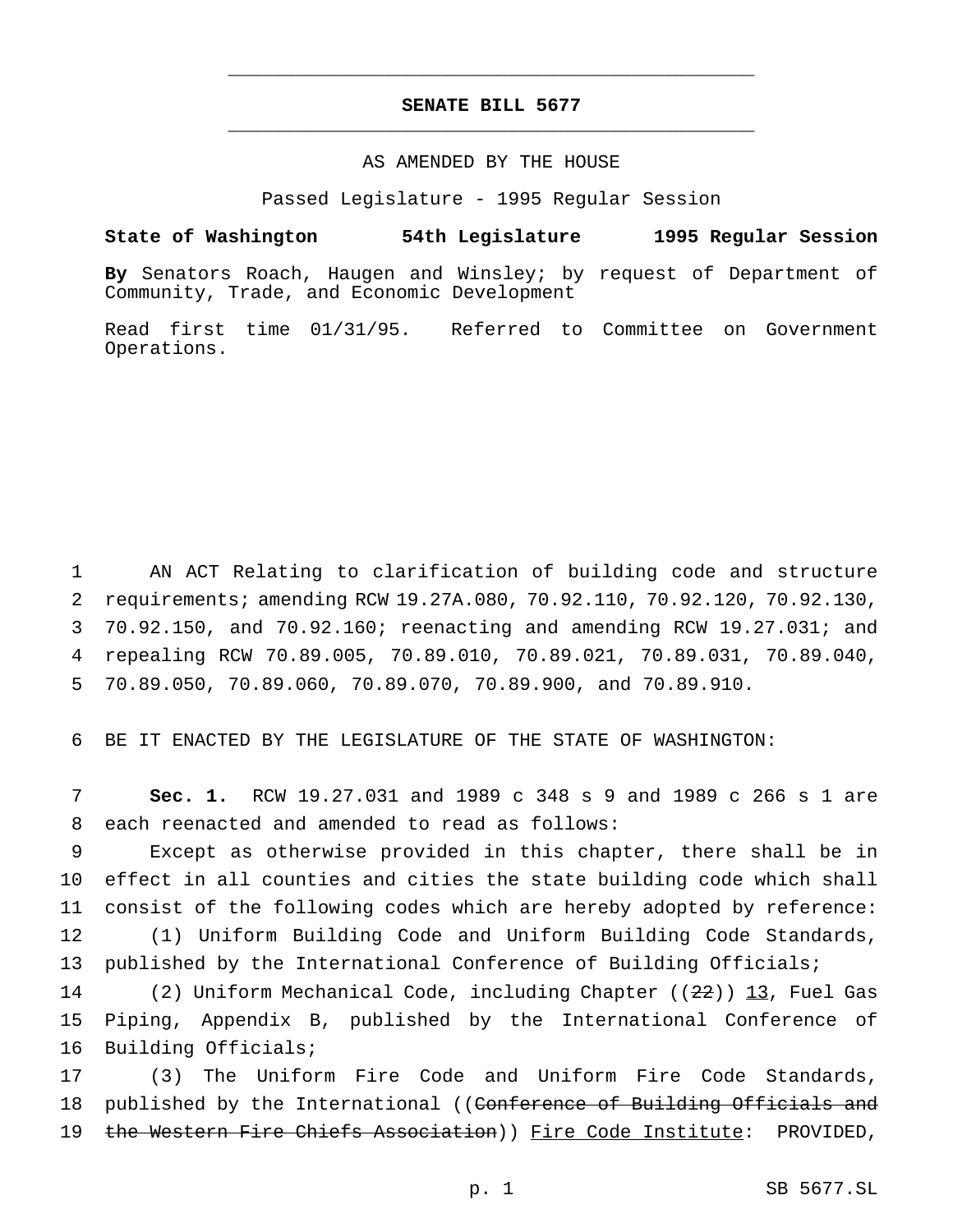That, notwithstanding any wording in this code, participants in religious ceremonies shall not be precluded from carrying hand-held candles;

 (4) Except as provided in RCW 19.27.150, the Uniform Plumbing Code and Uniform Plumbing Code Standards, published by the International Association of Plumbing and Mechanical Officials: PROVIDED, That chapters 11 and 12 of such code are not adopted; and

 (5) The rules and regulations adopted by the council establishing standards for making buildings and facilities accessible to and usable by the physically handicapped or elderly persons as provided in RCW 70.92.100 through 70.92.160.

 In case of conflict among the codes enumerated in subsections (1), (2), (3), and (4) of this section, the first named code shall govern over those following.

 The codes enumerated in this section shall be adopted by the council as provided in RCW 19.27.074.

 The council may issue opinions relating to the codes at the request 18 of a local ((building)) official charged with the duty to enforce the 19 enumerated codes.

 **Sec. 2.** RCW 19.27A.080 and 1985 c 360 s 15 are each amended to read as follows:

 Unless the context clearly requires otherwise, the definitions in this section apply throughout RCW 19.27A.080 through 19.27A.120.

 (1) "Portable oil-fueled heater" means any nonflue-connected, self- contained, self-supporting, oil-fueled, heating appliance equipped with an integral reservoir, designed to be carried from one location to another.

 (2) "Oil" means any liquid fuel with a flash point of greater than one hundred degrees Fahrenheit, including but not limited to kerosene.

 (3) "Listed" means any portable oil-fueled heater which has been evaluated in accordance with the Underwriters Laboratories, Inc. standard for portable oil-fueled heaters or an equivalent standard and with respect to reasonably foreseeable hazards to life and property by a nationally recognized testing or inspection agency, such as Underwriters Laboratories, Inc., and which has been authorized as being reasonably safe for its specific purpose and shown in a list published by such agency and/or bears the mark, name, and/or symbol of such agency as indication that it has been so authorized. Such evaluation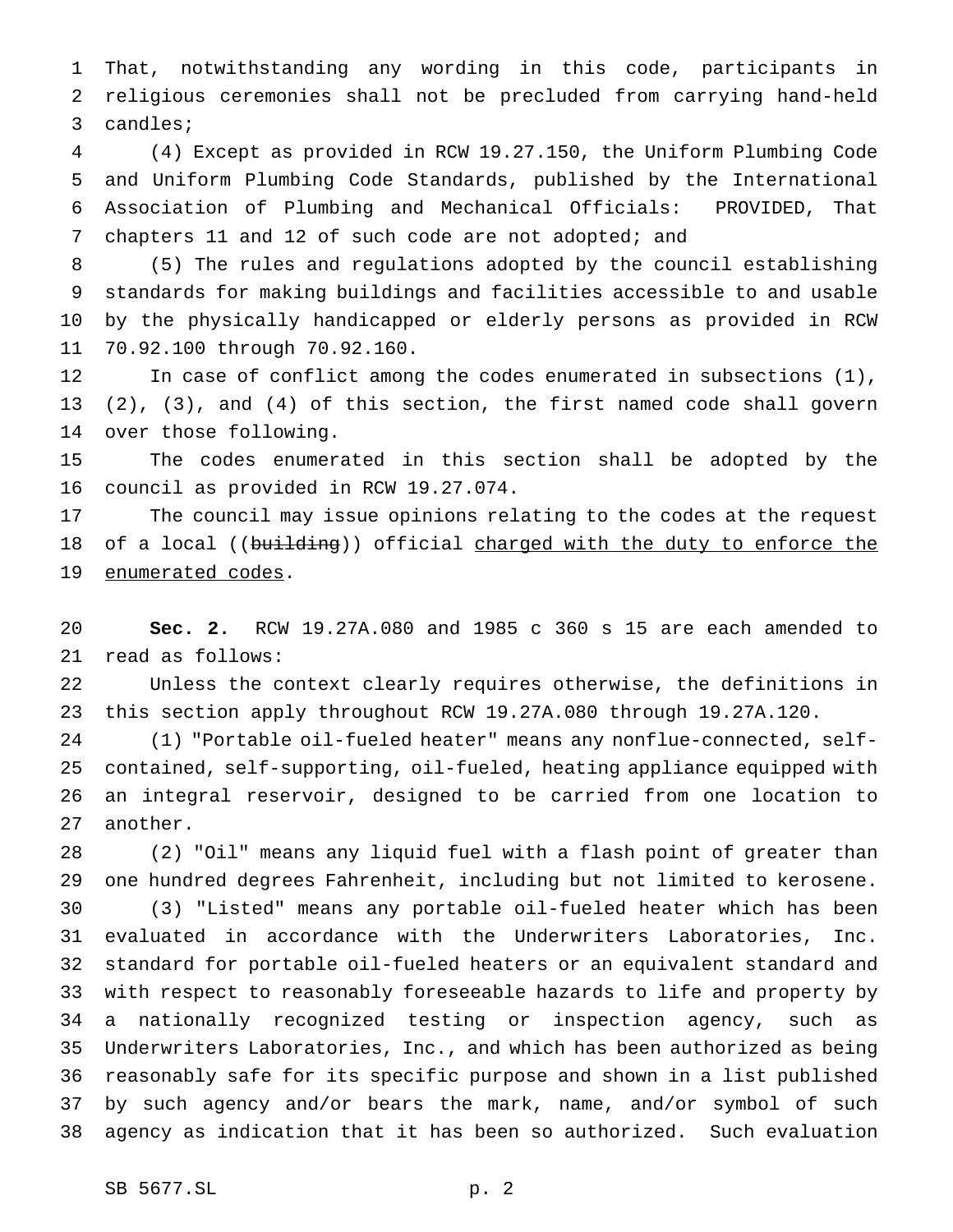shall include but not be limited to evaluation of the requirements hereinafter set forth.

 (4) "Approved" means any listed portable oil-fueled heater which is deemed approved if it satisfies the requirements set forth herein or adopted under RCW 19.27A.080 through 19.27A.120 and if the supplier certifies to the authority having jurisdiction over the sale and use of the heater that it is listed and in compliance with RCW 19.27A.080 through 19.27A.120.

 (5) "Structure" means any building or completed construction of any 10 kind included in state building code groups M, R-1, R-3, ((B-4 and B-11 2)) B, F, S-1, S-2, and U occupancies, except sleeping rooms and 12 bathrooms: PROVIDED, HOWEVER, That in ((B-2)) B, M, and S-1 occupancies, approved portable oil-fueled heaters shall only be used under permit of the fire chief.

 (6) "Supplier" means any party offering to sell to retailers or to the general public approved portable oil-fueled heaters.

 **Sec. 3.** RCW 70.92.110 and 1989 c 14 s 9 are each amended to read as follows:

 The standards and specifications adopted under this chapter shall, as provided in this section, apply to buildings, structures, or 21 portions thereof used primarily for group A-1 through group ( $(R-1)$ ) U-1 22 occupancies, except for group ( $(M)$ ) R-3 occupancies, as defined in the 23 Uniform Building Code, ((1988)) 1994 edition, published by the International Conference of Building Officials. All such buildings, structures, or portions thereof, which are constructed, substantially remodeled, or substantially rehabilitated after July 1, 1976, shall conform to the standards and specifications adopted under this chapter: PROVIDED, That the following buildings, structures, or portions thereof shall be exempt from this chapter:

 (1) Buildings, structures, or portions thereof for which construction contracts have been awarded prior to July 1, 1976;

 (2) Any building, structure, or portion thereof in respect to which the administrative authority deems, after considering all circumstances applying thereto, that full compliance is impracticable: PROVIDED, That, such a determination shall be made no later than at the time of issuance of the building permit for the construction, remodeling, or rehabilitation: PROVIDED FURTHER, That the board of appeals provided 38 for in ((section 204)) chapter 1 of the Uniform Building Code shall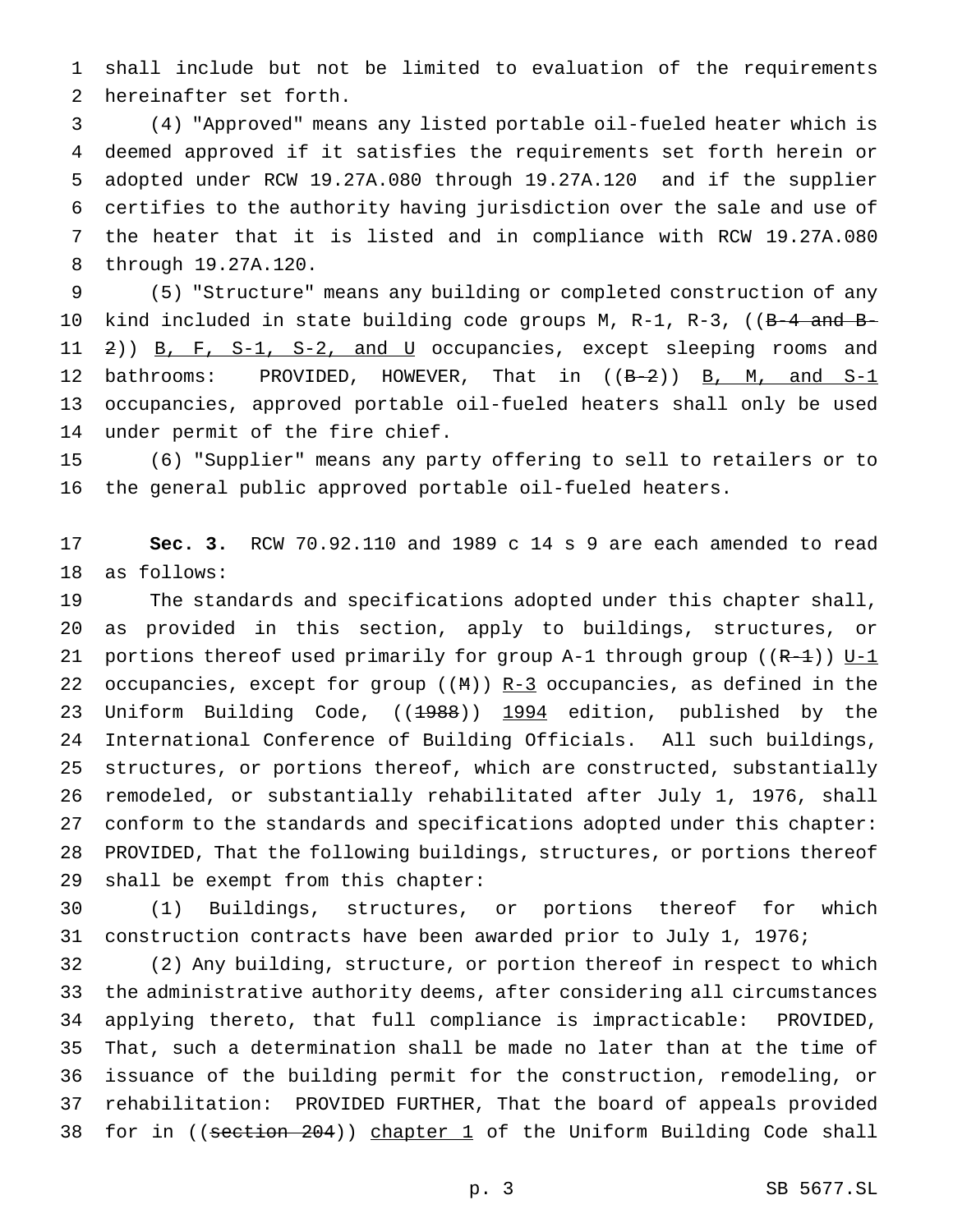have jurisdiction to hear and decide appeals from any decision by the administrative authority regarding a waiver or failure to grant a waiver from compliance with the standards adopted pursuant to RCW 70.92.100 through 70.92.160. The provisions of the Uniform Building Code regarding the appeals process shall govern the appeals herein;

 (3) Any building or structure used solely for dwelling purposes and which contains not more than two dwelling units;

 (4) Any building or structure not used primarily for group A-1 9 through group  $((R-1))$   $U-1$  occupancies, except for group  $((M))$   $R-3$ 10 occupancies, as set forth in the Uniform Building Code, ((1988)) 1994 edition, published by the International Conference of Building Officials; or

(5) Apartment houses with ten or fewer units.

 **Sec. 4.** RCW 70.92.120 and 1975 1st ex.s. c 110 s 3 are each amended to read as follows:

 All buildings built in accordance with the standards and specifications provided for in this chapter, and containing facilities that are in compliance therewith, shall display the following symbol 19 which is known as the International Symbol of Access.

(Illustration: Handicap symbol)

 Such symbol shall be white on a blue background and shall indicate the location of facilities designed for the physically disabled or elderly. When a building contains an entrance other than the main entrance which is ramped or level for use by physically disabled or elderly persons, a sign with the symbol showing its location shall be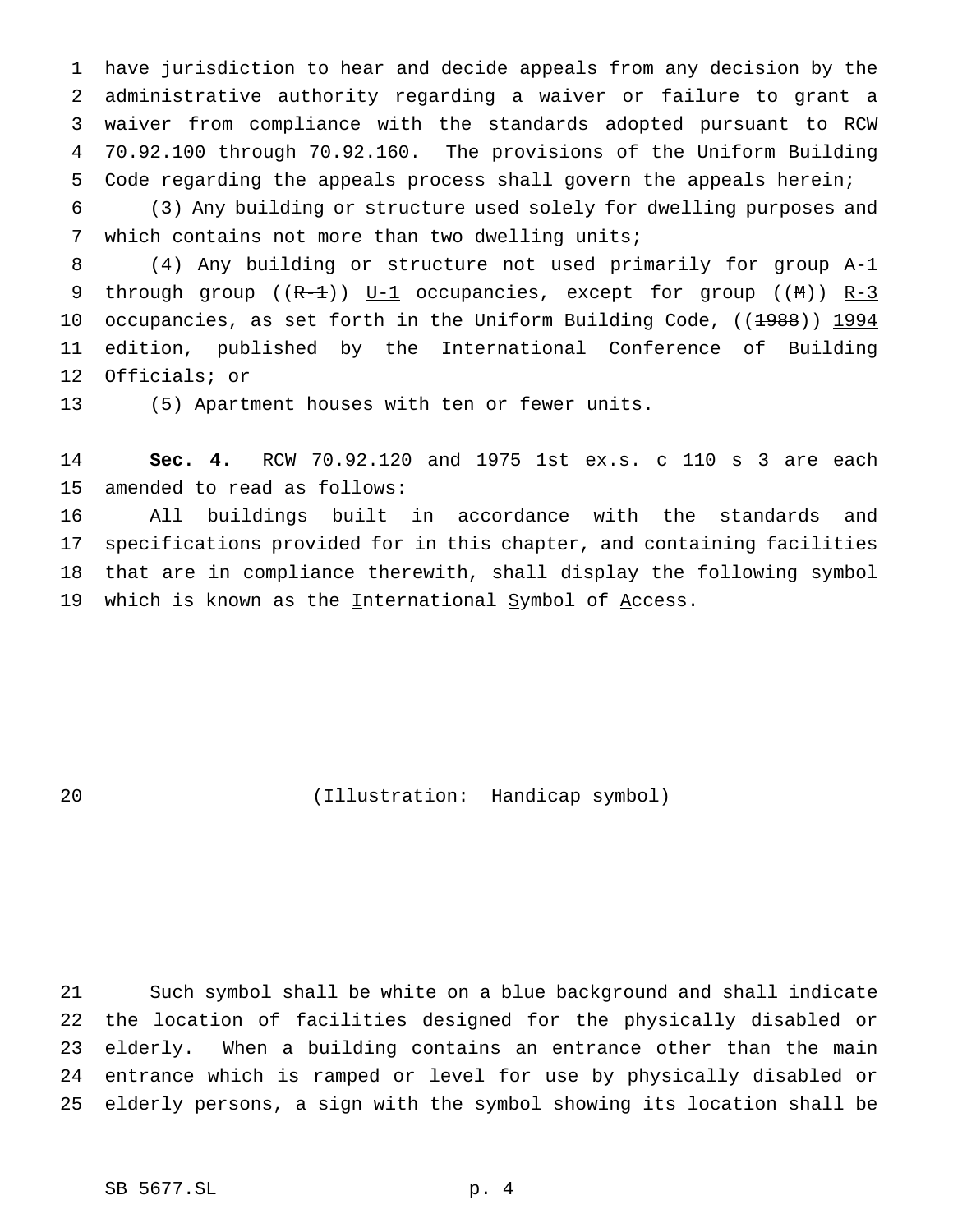posted at or near the main entrance which shall be visible from the adjacent public sidewalk or way.

 **Sec. 5.** RCW 70.92.130 and 1975 1st ex.s. c 110 s 4 are each amended to read as follows:

 As used in this chapter the following words and phrases shall have the following meanings unless the context clearly requires otherwise:

 (1) "Administrative authority" means the building department of each county, city, or town of this state;

 (2) "Substantially remodeled or substantially rehabilitated" means any alteration or restoration of a building or structure within any twelve-month period, the cost of which exceeds sixty percent of the 12 ((currently appraised)) value of the particular building or structure; 13 (3) "Council" means the state building code ((advisory)) council.

 **Sec. 6.** RCW 70.92.150 and 1975 1st ex.s. c 110 s 6 are each amended to read as follows:

 The council in adopting these minimum standards shall consider minimum standards adopted by both law and rule and regulation in other states and the government of the United States: PROVIDED, That no standards adopted by the council pursuant to RCW 70.92.100 through 70.92.160 shall take effect until July 1, 1976. The council shall adopt such standards by majority vote pursuant to the provisions of chapter 34.05 RCW.

 **Sec. 7.** RCW 70.92.160 and 1975 1st ex.s. c 110 s 7 are each amended to read as follows:

 The administrative authority of any jurisdiction may grant a waiver from compliance with any standard adopted hereunder for a particular building or structure if it determines that compliance with the particular standard is impractical: PROVIDED, That such a determination shall be made no later than at the time of issuance of the building permit for the construction, remodeling, or rehabilitation: PROVIDED FURTHER, That the board of appeals provided 32 for in ((section 204)) chapter 1 of the Uniform Building Code shall have jurisdiction to hear and decide appeals from any decision by the administrative authority regarding a waiver or failure to grant a waiver from compliance with the standards adopted pursuant to RCW